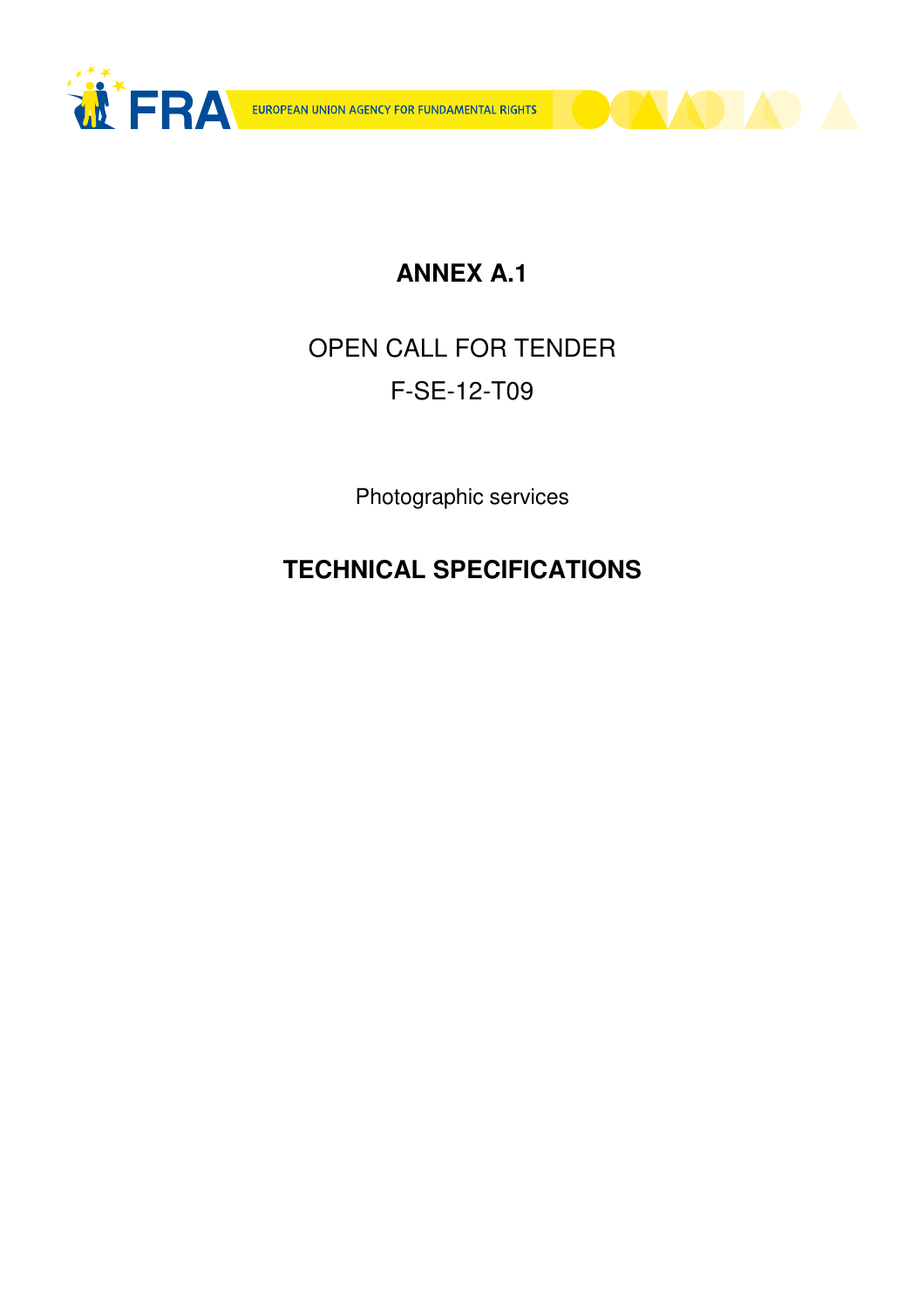#### **TECHNICAL SPECIFICATIONS**

#### **1. Background information**

The European Union Agency for Fundamental Rights (FRA) is an Agency of the European Union. It was established on 15 February 2007 on the basis of Council Regulation (EC) No 168/2007<sup>1</sup>. The objective of the Agency, according to Article 2 of the Regulation, is to provide the relevant institutions, bodies, offices and the Community Agency concerned and the Member States with assistance and expertise relating to fundamental rights in order to support them when they take measures or formulate courses of action within their respective spheres of competence to fully respect fundamental rights.

In order to fulfil its objectives the FRA conducts research collecting relevant primary and secondary data and contextual information from EU Member States and analyse them comparatively in order to develop policy relevant reports addressed primarily to their main stakeholders, the EU institutions and EU Member States. These tasks are accomplished primarily through the work of expert staff. In addition, the FRA develops and co-ordinates research networks of experts and organisations across the EU based on contractual relations.

More information on the FRA and its activities can be found at its website: http://fra.europa.eu.

#### **2. Objectives**

The overall objective of the contract is to assist the FRA in illustrating and promoting the complex outcome of its work using printed materials, electronic means of communications, promotional, conference and awareness raising materials.

In this respect, the successful tenderer will be requested to provide the FRA with the services mentioned below.

#### **3. Services requirements**

The successful tenderer(s) will be asked to provide the following services:

- photographic services per hour, half day or entire day of presence taking photos for the FRA at any location in Vienna, and surroundings.
- name, optimise and process pictures onsite and provide FRA, at noon and before close of business the day of the event, with a selection of pictures for immediate use on its website.
- setting up of a temporary photo studio at the FRA premises including lighting equipment, backdrops and related services.
- searching and purchasing photos, illustrations, or artwork on different themes and specifications defined by FRA - from any available source; including providing FRA with the right to use on any support.
- Provision of a web-based password protected repository system for quick visualisation and access to pictures by FRA staff.

<sup>-</sup>1 COUNCIL REGULATION (EC) No 168/2007 of 15 February 2007 establishing a European Union Agency for Fundamental Rights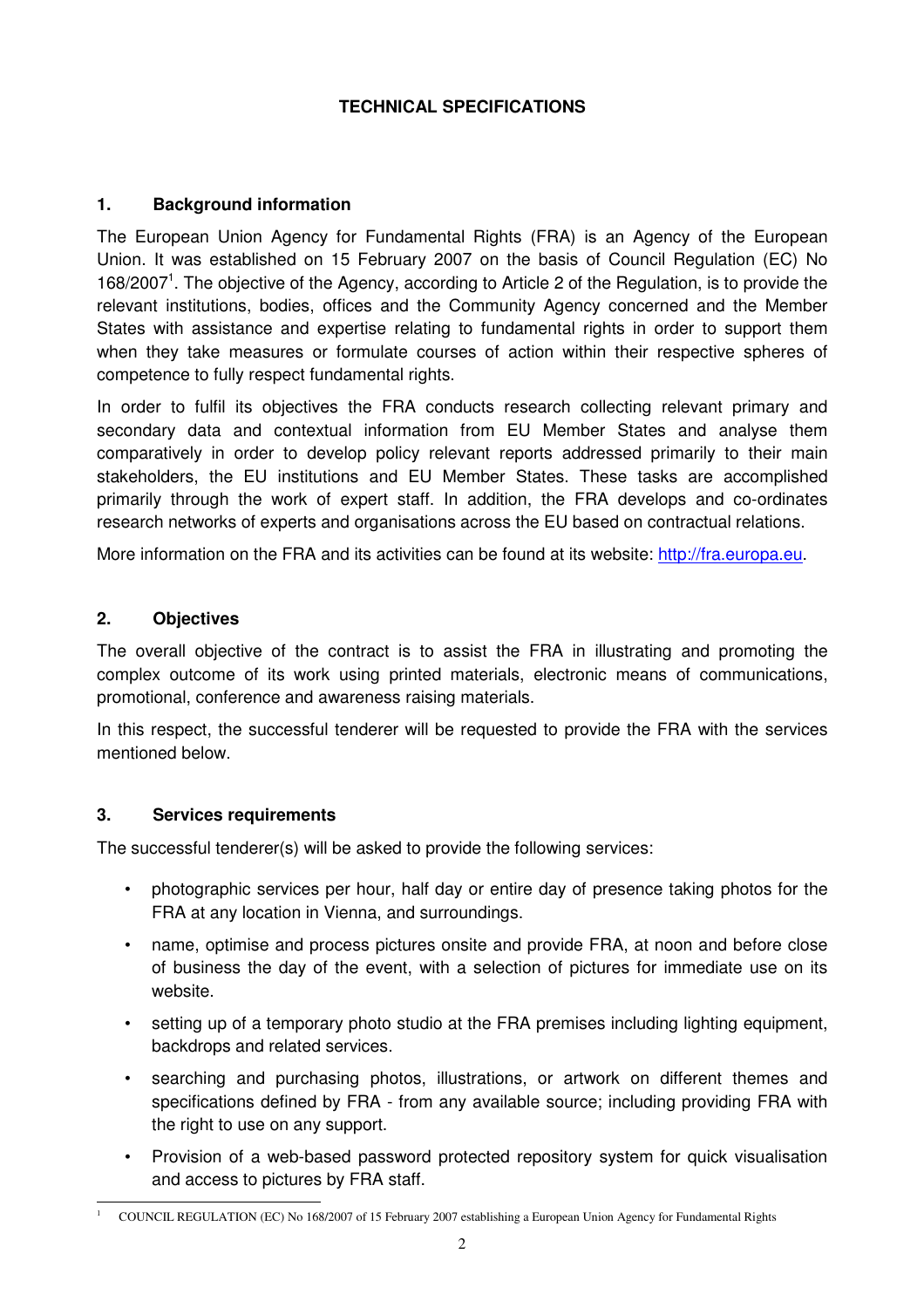- Provision, for each service, of an archive DVD-ROM containing: for immediate use, a selection of optimised and processed pictures in high resolution (A4: 2480x3508; 300 dpi; 24bit colour depth) and low resolution (A6: 1240x1748; 300 dpi; 24bit colour depth); a web gallery system for quick view of all the pictures taken during that service and a folder containing RAW versions of all the pictures taken during that service.
- other services like: duplication of pictures on paper, provision of frames and related services.

These services could exceptionally be required during week-ends and evenings. For those exceptional services, the prices mentioned in the financial offer will apply. Some offers for specific services related to this tender should be sent using email and similar technology.

#### A. Photo taking services

During the implementation of the Framework Contract, the services of the contractor will be required in Vienna and surroundings.

B. Purchasing illustrations, photographs or artwork from third parties

Third-party material subject to royalties, copyright or licensing such as images and illustrations will be reimbursed to the contractor on an ad-hoc basis. Such costs will be calculated and invoiced separately from the picture search service. The picture search service will be reimbursed according to the provisions in the price offer form for the search of a specific amount of pictures and has to be performed at the contractor's premises.

The procedure contains two steps as described below:

- First step: Based on a first order form (OF) FRA will describe the amount of pictures/illustrations required and provide for each of them a description of what the picture could illustrate (E.G. Children at courthouse) and when possible a description of what the picture should not show (E.G. Children behind prison bars). The description will also contain information on the use made of the picture after purchase. (E.G. The picture will be used to illustrate one chapter of a FRA report, with a total print-run in 3 different languages of 20.000 copies and dissemination as PDF version on the FRA website.) The contractor is asked to provide the FRA for each of the pictures described in the OF a selection of up to 5 variations pictures/illustrations including the costs for purchasing them based on the requirements defined in the OF. Once FRA has chosen the appropriate pictures/illustrations, the contractor shall notify the FRA of the total costs (if any).
- Following the approval by FRA and signature of a second order form, the contractor shall acquire the pictures/illustrations and invoice the exact amount paid (including per picture a handling fee as mentioned in the financial offer) and attach the relevant proof of purchase to FRA.
- Royalties, copyright or any other licenses and the rights to use the picture as described in the specifications as well as the high resolution files will pass over to the FRA.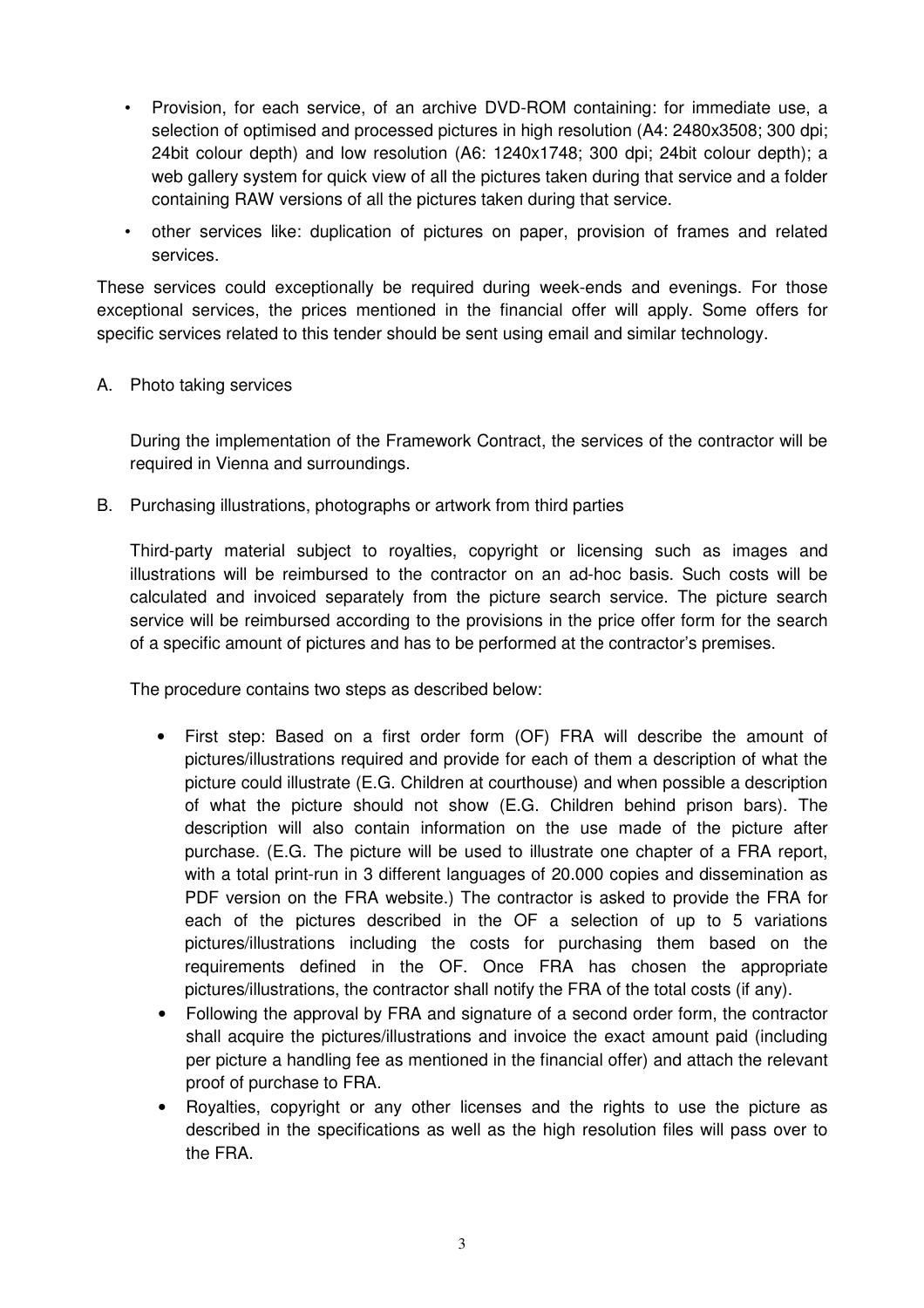Exempt from this procedure are e.g. all pictures, artwork, illustrations developed or produced based on an order form or a specific contract with the FRA and images or collections already in possession of the contractor.

C. Copyright clause

For photo taking services the right to use the artwork, pictures or illustrations without any restrictions is to be passed over to the FRA. The right to be named as author remains with the photographer.

Compliance with copyright law, other intellectual property legislation and image right rules is of the utmost importance to the Contracting Authority.

The contractor takes all necessary steps to comply with such provisions, in particular to warrant that he is entitled to use all the materials embedded in the results, to grant to the Agency all the necessary rights as described in this call for tenders and to ensure that no third parties' rights are infringed when performing the contract.

The contractor shall transfer to the Contracting Authority all the rights on the results of the contract as from their creation. In case of rights existing prior to the contract being entered into, the contractor shall grant to the Contracting Authority a non-exclusive, worldwide licence valid for the whole duration of protection and allowing all the uses described or necessary for the Agency's activities. If not possible, the contractor shall immediately inform the Agency so that it can give its instructions prior to the commencement of the concerned work.

The contractor holds the Contracting Authority harmless and immediately assists and indemnifies it in case of any action raised by a third party against it due to the contractor having caused damage in the performance of the contract, especially in case the contractor did not hold or obtain the necessary rights and authorisations.

The obligations of the contractor with respect to copyrights, other intellectual property rights and image rights are laid down in Article 2.8 of the framework contract (see Annex B).

# **4. Profile**

| <b>Profile</b> | Minimum educational qualifications (to be proven by<br>supplying the relevant CV in EUROPASS form) |
|----------------|----------------------------------------------------------------------------------------------------|
| Photographer   | Registration as a photographer<br>- A minimum of 5 years' experience as photographer               |
|                | Good knowledge of image manipulation software e.g.<br>Photoshop for photo processing               |
|                | Good knowledge of English (B2)                                                                     |

Tenderers must present in their Technical Offer relevant CVs for the following profile.

#### **5. Project monitoring**

The FRA will monitor the execution of the Framework Contract and Specific Contracts in technical and administrative terms. The Contractors should report immediately to the Agency in writing any problems encountered during the implementation of the Contract.